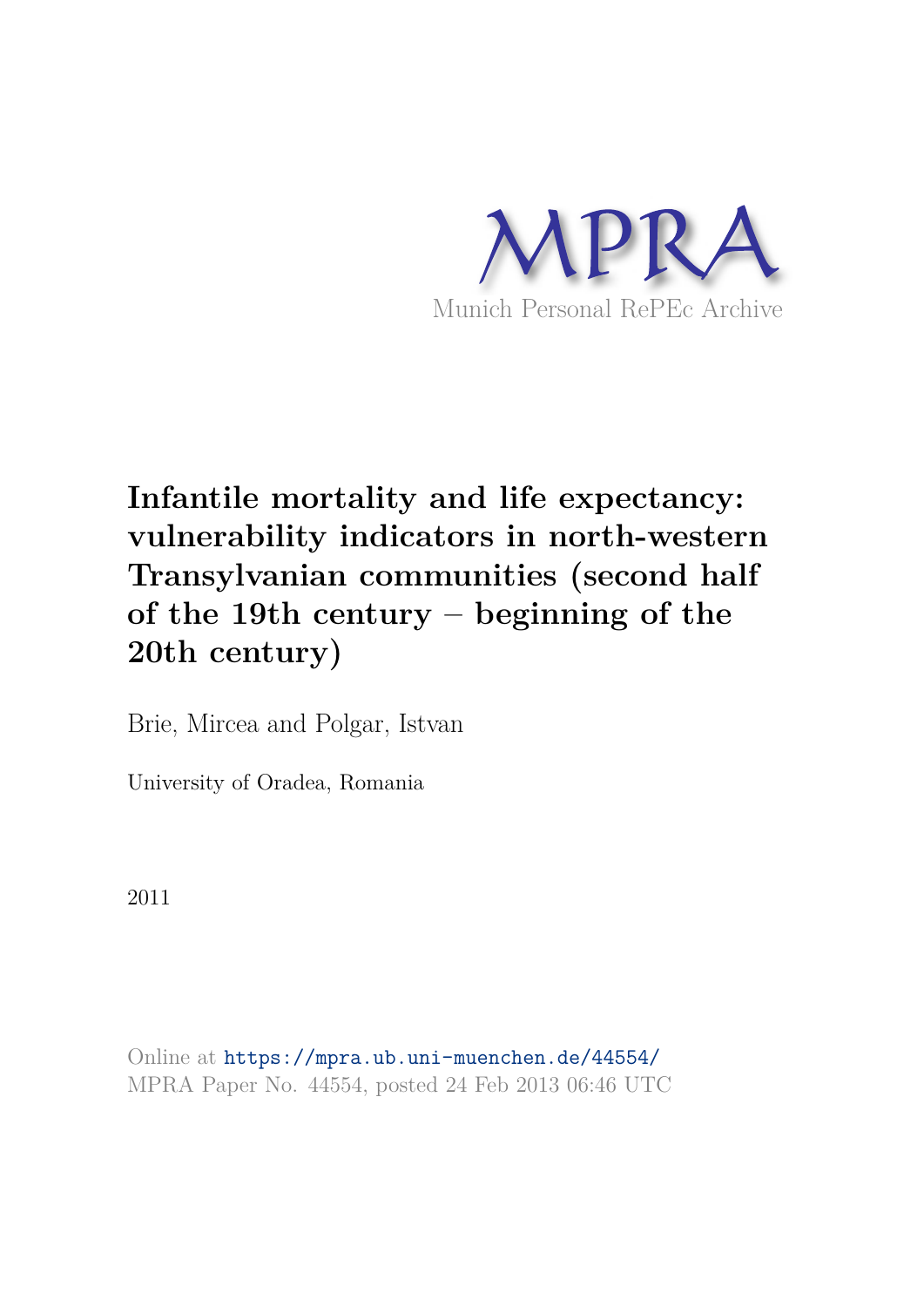## **Infantile Mortality and Life Expectancy: Vulnerability Indicators in North-Western Transylvanian**  Communities (second half of the  $19<sup>th</sup>$  century – beginning of the  $20<sup>th</sup>$  century)<sup>1</sup>

MIRCEA BRIE POLGAR ISTVAN

**Abstract:** Life expectancy at birth or middle age was tightly connected to mortality structure. Major mortality crises in certain years greatly reduced life expectancy in the area. High mortality rate influencing all age groups led to a considerable decrease of average age. From the point of view of life expectancy in the whole region, there was a genuine positive revolution. Mortality rate in the region as well as in Transylvania and Hungary greatly decreased, thus leading to the demographic pattern specific in Central and Western Europe at the time. The number of children dying before reaching the age of 1 and infantile mortality together with the high mortality rate at children aged 1 to 5 show that "young age group was dominant" in mortality analysis. Children were the most exposed to pressure of internal and external factors leading to death. Children were the most vulnerable in front of "death claws" in all seasons and all communities. It was a reality in all Transylvania.

In spite of obvious developments as compared to 1860-1880, in 1910, there still was a high mortality rate amongst children. In Bihor, the percentage of deceased children under 5 out of the total number of children was 34.2%, and of those under 7 was 36.3%. In the Sătmar County, mortality amongst children was even higher, which has been proved by the great number of deceased children in Ghenci: out of the total number of children, 36.3% were children deceased before reaching 5, while 38.4% were under 7 in 1910. In 1900-1910, the average number of newborns was 17,547 in Bihor and 9,655 in Sătmar. In the same period, the annual average of deceased children in Bihor was 4,094 and in Sătmar was 2,198. From the average of deceased children under 1 and the average number of newborns in 1900-1910, the average infantile mortality rate was 232.95‰ in Bihor and 227.65‰ in Sătmar. Thus, there was a very high infantile mortality rate in the two counties. It was above the rate in Transylvania, where average infantile mortality rate was 206.24‰. Despite the high infantile mortality rate, there were counties where infantile mortality rate index was even higher; for instance, in Arad infantile mortality rate was 245.56‰. In the two county seats, average infantile mortality rate for 1900-1910 was lower as compared to the whole of the counties. In Oradea, infantile mortality rate was 213.25‰ and in Satu Mare it was 219.98‰.

This was a world where many were born and many died. Children were the most exposed to social, economic and meteorological hardships. Throughout the second half of the  $19<sup>th</sup>$  century and at the beginning of the  $20<sup>th</sup>$  century, there was a high infantile mortality rate. Moreover, as seen in the Principality of Transylvania, infantile mortality rate was even increasing in some regions. There were several complex causes of high infantile mortality. They originated in the precarious living conditions, lack of, or inappropriate, food, lack of hygiene and qualified medical staff, inappropriate housing for newborns, lack of special care for small children; last but not least, the attempt of applying traditional adult medical "treatment" to children, etc. As parish registers show, many children died at birth or immediately after. The lack of qualified and specialised midwives to assist the mother in childbirth to provide some medical assistance to the child was another important cause of infantile mortality. Last but not least, the high infantile mortality originated in a harmful collective mentality of the people concerning physicians and sanitary system.

**Keywords**: vulnerability, life expectancy, mortality rate, infantile mortality, death crisis

Vulnerability of communities in North-Western Transylvania is shown by several indicators, such as demographics phenomenas. Out of these, we will stress the following: infantile death rate and life expectancy. The approach can be bound to both a direct and an indirect formula:

 *The direct approach*: the premise is that a community with a high infantile death rate and a low life expectancy is more vulnerable than a community with reversed values as compared to the former (low infantile death rate and high life expectancy).

<sup>1</sup> The paper *Infantile Mortality and Life Expectancy: Vulnerability Indicators in North-Western Transylvanian Communities (second half of the 19th century – beginning of the 20th century)* was published in *Romanian Journal of Population Studies*, Cluj-Napoca, 2011, p. 103-122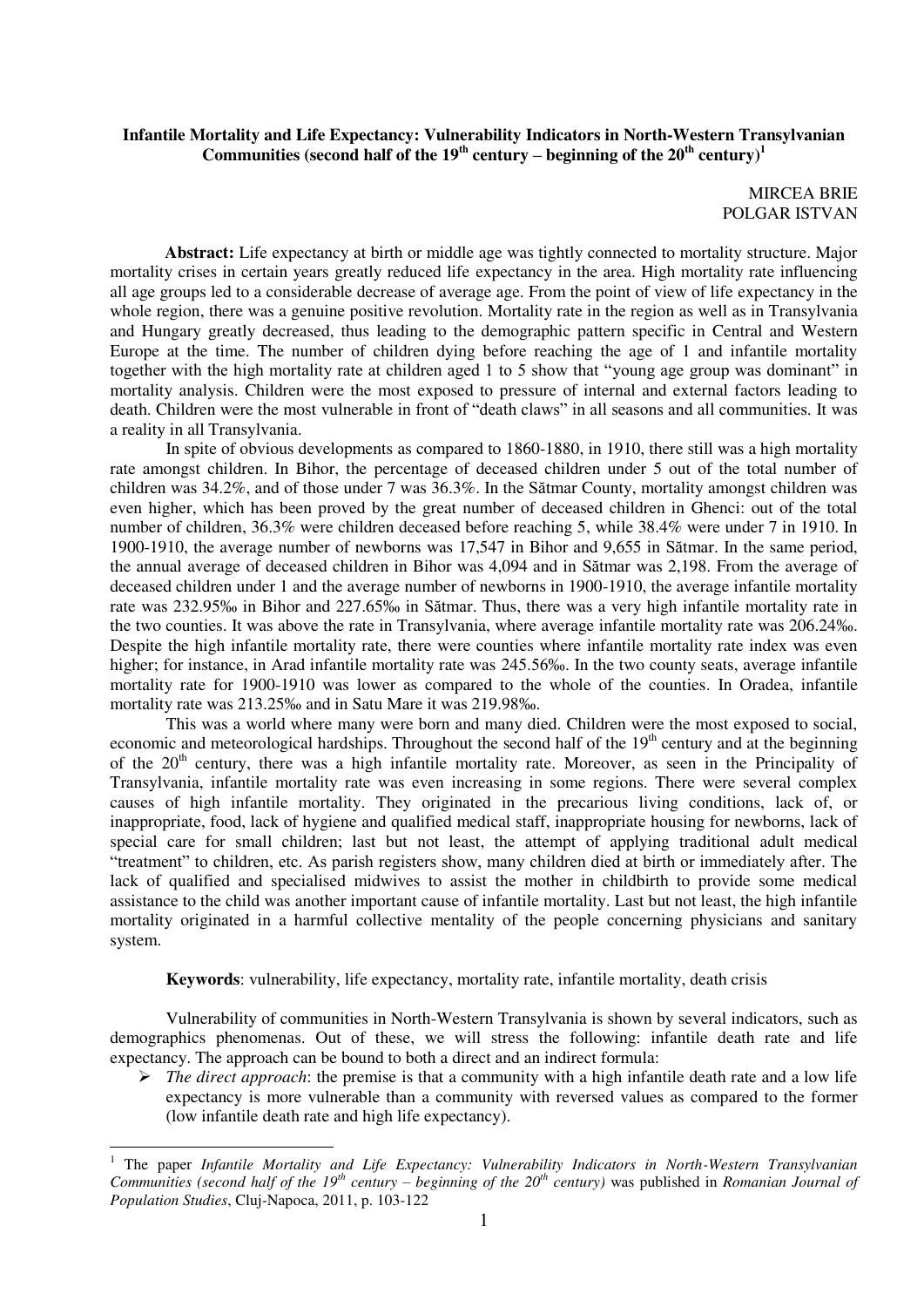*The indirect approach*: a community where the impact of socio-economic crises, epidemics, etc., is higher due to an increasing infantile death rate and a decreasing life expectancy respectively is more vulnerable and exposed to negative effects.

#### **1. Infantile death and community vulnerability**

Defined as newborn mortality less than 1 year old (Pădurean, 2003: 191), infantile mortality is calculated (infantile mortality rate index!) as a ratio between the number of deceased people under the age of 1 and the number of newborns in a year. In order to get a picture of the phenomenon, we suggest using the *average infantile mortality rate* as an indicator. The rate is the result of ratio between all deceased children less than 1 out of the total number of newborns at a given time.

By analysing the number of deceased children under 1 out of the total number of deaths in the counties of Bihor and Satmar and in several localities, we can see that at the time infantile mortality rate was steady at a high level. Despite some obvious developments in the medical and socio-economic field, children and particularly newborn age group was the most vulnerable category in front of several wants and epidemics of the time. According to mathematic calculations, towards the end of the period there was a decreasing mortality rate in general and infantile mortality rate in particular. In spite of obvious developments as compared to 1860-1880, in 1910, there still was a high mortality rate amongst children. In Bihor, the percentage of deceased children under 5 out of the total number of children was 34.2%, and of those under 7 was  $36.3\%$  (Adam and Pușcaș, 1987:  $645)^2$ . In the Satmar County, mortality amongst children was even higher, which has been proved by the great number of deceased children in Ghenci: out of the total number of children, 36.3% were children deceased before reaching 5, while 38.4% were under 7 in 1910 (Adam and Puşcaş, 1987:  $645$ <sup>3</sup>.

In 1900-1910, the average number of newborns was 17,547 in Bihor and 9,655 in Satmar (Adam and Puşcaş, 1987: 656-659; *Magyar Statisztikai*, 1913: 280-459). In the same period, the annual average of deceased children in Bihor was 4,094 and in Satmar it was 2,198. From the average of deceased children under 1 and the average number of newborns in 1900-1910, the average infantile mortality rate was 232.95‰ in Bihor and 227.65‰ in Satmar. Thus, there was a very high infantile mortality rate in the two counties. It was above the rate in Transylvania, where average infantile mortality rate was 206.24‰ (Adam and Puşcaş, 1987:  $660-661$ <sup>4</sup>. Despite the high infantile mortality rate, there were counties where infantile mortality rate index was even higher; for instance, in Arad infantile mortality rate was 245.56‰ (Adam and Puşcaş, 1987: 656-657)<sup>5</sup>. In the two county seats, average infantile mortality rate for 1900-1910 was lower as compared to the whole of the counties<sup>6</sup>. In Oradea, infantile mortality rate was 213.25‰ and in Satu Mare it was 219.98‰ (Adam and Puşcaş, 1987: 656-659)<sup>7</sup>.

A high infantile mortality rate was discovered due to the analysis of parish registers. An analysis of villages is surprising due to infantile mortality rate variation from case to case, as well as to the fact that the rate in some villages was much lower than county average or county seats. Were children better looked after

<sup>&</sup>lt;sup>2</sup> Somehow paradoxically, death rate in the case of children under 5 (36.1% of total newborns) and 7 (37.3% of total newborns) was even higher in Oradea the same year. At a first glance, the high mortality rate amongst children in the city is quite surprising (considering that there were the first signs of economic development in the city resulting in a higher standard of living. There was also a more present and efficient medical system. This proved that in the city infantile death rate was lower than in the rest of the county – only 36.7% out of the total number of people deceased in Oradea were under 5. In the county, the percentage reached 51.6%). Yet in the city there were other factors relating mostly to the social context and economy of the city despite development. High density of people in one place could increase the negative effects of local epidemic and generally trigger high mortality peaks. In this situation, if our hypothesis proves true, mortality rate amongst children in the city was more fluctuating from one year to another (depending on presence and force of influence factors) and from one city to another.

 $3 \text{ In this country (in 1910!), child death rate was higher in the countryside. In Satu Mare, 34.5% of the total newborns.}$ were children under 5 (46.7% of the total number of deceases) and 35.7% were children under 7 (35.7% out of the total number of deceases).

<sup>&</sup>lt;sup>4</sup> We have considered all localities in Transylvania belonging to current Romania, including Banat, Crisana and Maramures, where the average number of births was 177,980 children in 1900-1910 and 36,707 died before turning 1.

<sup>&</sup>lt;sup>5</sup> High infantile mortality rate in the county was higher than the average in Transylvania and Hungary. It was noticed in Prof. Pădurean"s analysis on population in the county. According to his survey, the infantile mortality rate for children aged less than 5 was 475.6‰ in 1893 (Pădurean, 2003: 192).

 $6$  This explains the high variation from one year to another as compared to the rates in 1910 (see the abovementioned reference) and vulnerability of children in cities, particularly in poor neighbourhoods.

<sup>&</sup>lt;sup>7</sup> The high infantile mortality rate in Satu Mare (as compared to Oradea) was accompanied by a high birth rate. Thus, we consider that there was a tight connection between death rate and birth rate in a community. Numerous deaths naturally led to families' reaction favouring high birth rate. See chapter on birth rate.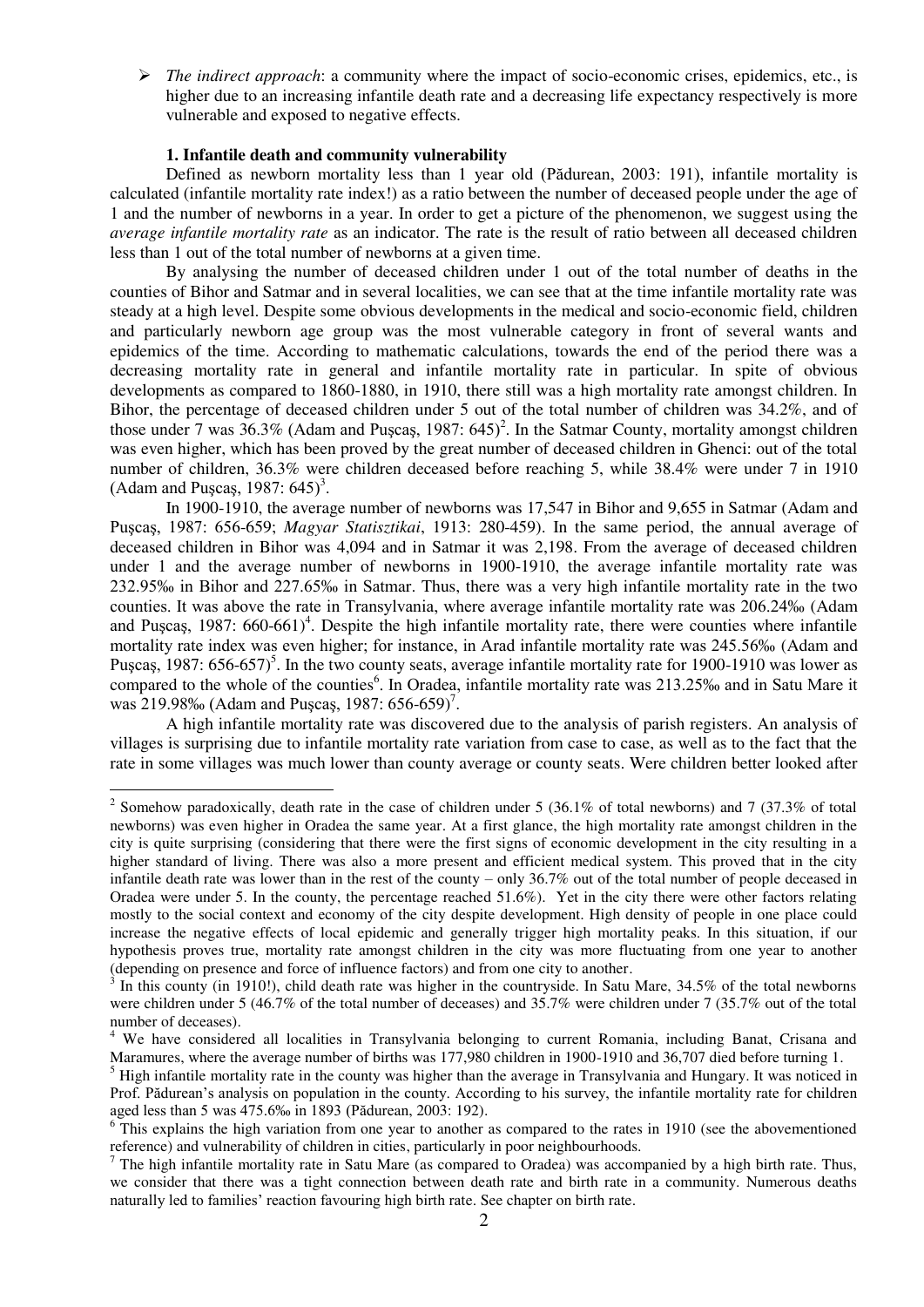in those villages? Were villages relatively isolated and more protected against devastating effects of diseases touching mostly children? We can find possible explanations in socio-economic particularities of the villages and in local cultural and traditional features.

According to the parish register in 1860-1880, in the *Abramut Greek-Caholic parish*, 25.41% (93 cases) out of the total number of 366 deceased were children aged less than 1 (*CRSC BH*, file 7: 37-55). Thus, 93 of 339 children born in the parish (*CRSC BH*, file 7: 6-22) died before turning 1. Average infantile mortality rate index was 274.33‰ (which was over the average of the county). In the same period, in the *Auseu Greek-Catholic parish*, there was a lower mortality rate for children less than 1 (20.92% - 68 cases) (*CRSC BH*, file 71: 40-51). Considering that 472 children were born at the time (*CRSC BH*, file 71: 40-51), the average infantile mortality rate was 144.06‰. Somehow surprising, in the *Beius Greek-Catholic parish*, there was a higher death rate in the case of children aged less than 1 (24.16%) (*CRSC BH*, file 94: 25-49). Out of the 480 children born in 1860-1880 (*CRSC BH*, file 91: 25-45), 144 died before turning 1, which means an average infantile mortality rate (300‰) much over the rate in Bihor. In the *Borod Greek-Catholic parish*, we can notice the same vulnerability of age groups under 5 particularly newborns aged less than 1. Out of the 1,012 deaths, 219 were children aged less than 1 (21.64% out of the total number of deceases) (*CRSC BH*, file 144: 160-164; file 146: 1-47). Compared to the number of 849 children born in the parish (*CRSC BH*, file 144: 49-99), the average infantile mortality rate was 257.95‰ for the period 1860-1880. Shocking through age group distribution of deaths showing an excessively high mortality amongst children is the cruel reality seen in *Ghenci* (*CRSC SM*, file 655-657 passim; Chereji, 2000: 49-53). In 1863-1910, 36.42% of the deceased Greek-Catholics died before turning 1 (33.87% of the total number of deceased Protestants were children under 1). As compared to the number of newborns (839 in Greek-Catholic families and 1,546 in Protestant families), the average infantile mortality rate was 223.48‰ (262.21‰ in the Greek-Catholic parish and 202.45‰ in the Protestant parish). In the 185 families celebrated by the Greek-Catholic vicar in *Suncuius de Beius* in 1860-1910, 679 children were born. At least 46 children died before turning 1 (we mention that the information is not complete  $-$  it is according to the notes of the priest<sup>8</sup>). Average infantile mortality rate rose to 67.64‰<sup>9</sup>. Many babies died at an early age, most of them did not reach adulthood. In 1860-1910, the Greek-Catholic vicar in *Ghenetea* celebrated 82 marriages (*CRSC BH* file 461: 64-75; file 463: 1-21). These families had 416 children (*CRSC BH* file 461: 32-50, 64-75; file 462: 4-101; file 463: 1-21; file 464: 1-90). Infantile mortality in these families was very high: 63 children died before turning 1 (15.14% of the total living newborn). Thus, the average infantile mortality was 151.4‰. In 1872- 1908, in the *Vascau Orthodox parish*, 657 children were born (17.7 children/year) (*CRSC BH*, file 1407: 53- 54; 1408: 1-94). Out of them, 162 died in the first year. The average infantile mortality rate was 246.57‰.

This was a world where many were born and many died. Children were the most exposed to social, economic and meteorological hardships. Throughout the second half of the  $19<sup>th</sup>$  century and at the beginning of the  $20<sup>th</sup>$  century, there was a high infantile mortality rate. Moreover, as seen in the Principality of Transylvania<sup>10</sup>, the infantile mortality rate was even increasing in some regions. There were several complex causes of high infantile mortality. They originated in the precarious living conditions, lack of or inappropriate, food, lack of hygiene and qualified medical staff, inappropriate housing for newborns, lack of special care for small children; last but not least, the attempt of applying traditional adult medical "treatment" to children, etc. As parish registers show, many children died at birth or immediately after. The lack of qualified and specialised midwives to assist the mother in childbirth to provide some medical assistance to the child was another important cause of infantile mortality. The want for midwives was noticed even at the time. In 1876, the vice-comis of Arad asked the eparchy Consistory to educate people pointing out that "disproportional pause of newborns is caused of harmful use, as the people use unspecialised and unqualified midwives" (Pădurean, 2003: 194). Last but not least, the high infantile mortality originated in a harmful collective mentality of the people concerning physicians and sanitary system.

*Causes of infantile death rate* originate in: precarious living conditions, insufficient and improper food, lack of hygiene and qualified medical staff, improper living conditions for newborns, lack of special

l

<sup>&</sup>lt;sup>8</sup> The column referring to children's death and age in those families was not always filled in. Consequently, we cannot accurately say how many children aged less than 1 died; 46 were recorded. (*CRSC BH*, file 1197: 25-33; file 1200: 1-14 - Marriage register; file 1197: 11-24; file 1198: 1-99; file 1199: 1-46 - Baptism register; file 1197: 40-52; file 1201: 1- 72 - Death register.

<sup>&</sup>lt;sup>9</sup> We have to point out that in this parish were only included cases of children born to families married in 1860-1910 (thus preserving the methodology used in reconstructing families in the parish when analysing marriage and birth in those families) without including children born in families married before 1860.

<sup>&</sup>lt;sup>10</sup> Infantile mortality rate in Transylvania (without including Banat, Crisana and Maramures) was 178.3‰ in 1865 and reached 193‰ in the first decade of the  $20<sup>th</sup>$  century. Bolovan, 2000: 156.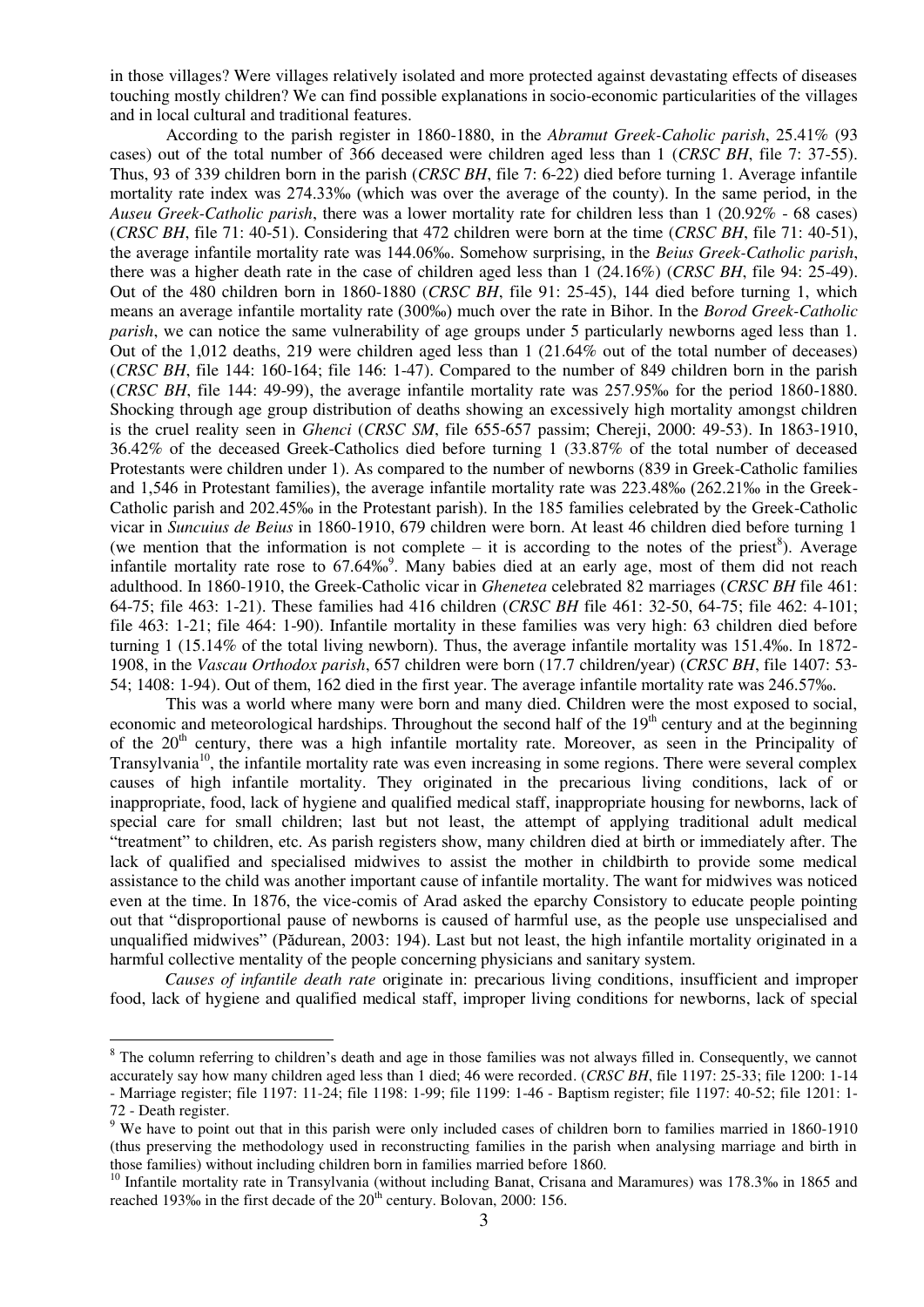care provided to children at that age, applying traditional adult medical "healing treatments" to children, etc. Many children die in childbirth or immediately after, as we can see in the civil records.

#### **2. Life expectancy, death rate crises and vulnerability**

Life expectancy at birth or middle age was tightly connected to mortality structure. Major mortality crises in certain years greatly reduced life expectancy in the area. High mortality rate influencing all age groups led to a considerable decrease of average age. Despite all remainders of the former demographic system, the positive evolution in the past two decades of the  $19<sup>th</sup>$  century and at the beginning of the  $20<sup>th</sup>$ century contributed to strengthening progresses in this sense. From the point of view of life expectancy in the whole region, there was a genuine positive revolution. As we have noticed before, mortality rate in the region as well as in Transylvania and Hungary greatly decreased, thus leading to the demographic pattern specific in Central and Western Europe at the time. If in the "70s, under the effect of a deep economic crisis in the region and the devastating cholera epidemic in 1872-1873 and their negative effects until 1880, life expectancy in Transylvania was of only 27 (Bolovan, 2000: 169). Towards the end of the  $19<sup>th</sup>$  century, under the positive effect of a decreasing mortality rate, average life expectancy in Transylvania and Hungary reached 38.2. At the same time, in Romania, according to mortality tables in 1899-1901 as calculated by M. Sanielevici, life expectancy was 36.4 (Apud Mureşan, 1999: 75). During all that time, in Western European developed countries, life expectancy reached 48-54 (Bolovan, 2000: 149). Deep economic crises in the "70s throughout the monarchy and epidemics (we particularly mention the cholera epidemic in 1872-1873 and its duration) were a great demographic pressure. Cholera epidemic in 1872-1873 had catastrophic effects: in the Bihor County, 30,447 people were sick and 10,980 of them died (1,096 only in Oradea), which was 2.28% of the county inhabitants; in Satmar, 17,330 people were sick and 5,268 of them died, which was 2.13% of the county inhabitants (Adam and Puşcaş, 1987: 243-244). The period with great mortality rate in the region was followed by a short time of rest. The trends on a regional level were often contradicted by case studies on localities or micro-regions. The analysis of parish registers identified a period (different from trends expressed on a regional level) when mortality rate was very high. Certain years, diphtheria, smallpox, malaria and other epidemics haunted several villages and their effects were even worse than the cholera in 1872-1873. That reality highlights the precarious situation of medical assistance in the countryside (Bolovan, 2000: 143).

A special relevance in establishing life expectancy in the region has *death distribution by age group*. Age at death was quite unsteady from case to case. Instead, a research on all inhabitants in a community may lead to identifying an average death age, that is, what most analysts call life expectancy.

In order to settle distribution by age group, we will refer to the same case studies mentioned above. Right from the beginning of our survey, we can notice the shocking distribution by age group not only in few parishes, but in all six of them (although there are significant differences between structure of deaths by age from case to case). As we can see in the tables below, the highest death rate was amongst children. The number of children dying before reaching the age of 1 and infantile mortality (calculated as a ratio between the number of deceased children aged less than 1 and the number of living newborns in a year) together with the high mortality rate at children aged 1 to 5 show that "young age group was dominant" in mortality analysis (Dumănescu, 2006: 139). Children were the most exposed to pressure of internal and external factors leading to death. Children were the most vulnerable in front of "death claws" in all seasons and all communities. It was a reality in all Transylvania (Deteşan, 2005: 89-122). In 1865, 40.8% of deaths was represented by children under 5, while in 1885 the percentage was 47.3% and in 1895, 46.6%<sup>11</sup>. The high mortality rate amongst children made some researchers speak of a "huge dose of hazard" conditioning the survival of children "at least until generalised developments in medicine and mental blockage hostile to them began to crack" (Dumănescu, 2006: 85).

In the *Greek-Catholic parish of Abramut*, the parish registers of 1860-1880, as seen in the table below, confirm the fact that the number and percentage of deceased children was extremely high. 25.41% (93 cases) out of the 366 deaths were children aged less than 1 (*CRSC BH*, file 7: 37-55). At the same time, the level of deceased children aged 1 to 5 was 22.4% out of the total. Comparatively, the two age groups were followed by other two groups (21 to 30 and 31 to 40) cumulating almost 20%. The great number of deaths from these groups after the "accidents" during the first years (that might turn into a rule or normality

 $11$  In Cluj-Manastur, 57.5% of the deceased people were children under 5 and infantile mortality rate for 1855-1904 was 354.2‰, which was much higher than the average in Transylvania (193‰) for the first decade of the  $20<sup>th</sup>$  century. Dumănescu, 2006: 136-137.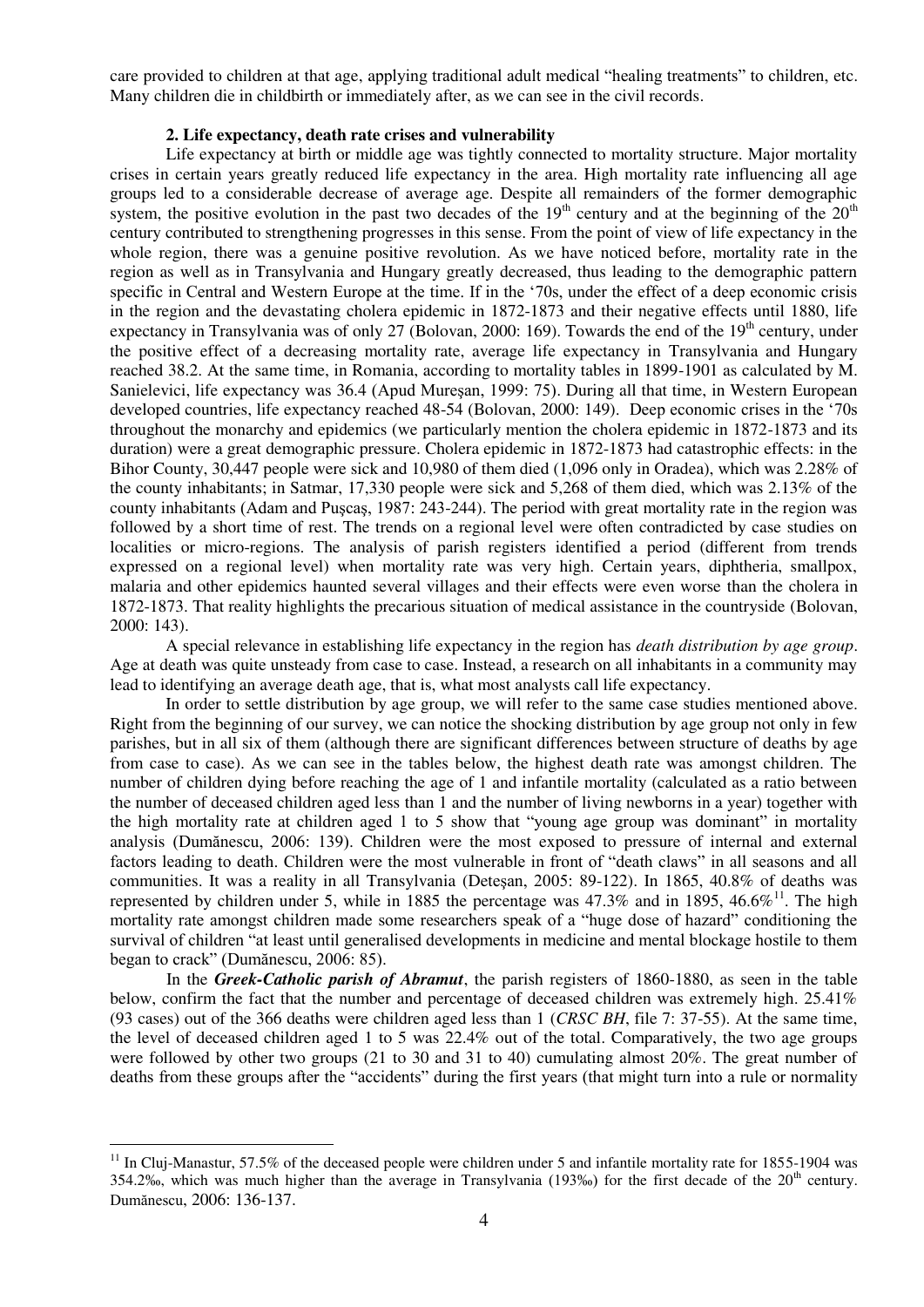through its high number) makes us believe that it was the usual death age at persons surviving childhood. Only eight people managed to live over 70 years. Instead, nobody in the parish lived over 80 years<sup>12</sup>.

| Age at death      | <b>Number of cases</b> | Percent $(\% )$ | Cumulated percent (%) |  |
|-------------------|------------------------|-----------------|-----------------------|--|
| Less than 1       | 93                     | 25.41           | 25.41                 |  |
| 1-5 years old     | 82<br>22.40            |                 | 47.81                 |  |
| 6-10 years old    | 26<br>7.10             |                 | 54.92                 |  |
| 11-20 years old   | 13<br>3.55             |                 | 58.47                 |  |
| 21-30 years old   | 37                     | 10.11           | 68.58                 |  |
| 31-40 years old   | 34                     | 9.29            | 77.87                 |  |
| 41-50 years old   | 26                     | 7.10            | 84.97                 |  |
| 51-60 years old   | 32                     | 8.74            | 93.72                 |  |
| 61-70 years old   | 15                     | 4.10            | 97.81                 |  |
| 71-80 years old   | 8                      | 2.19            | 100.00                |  |
| Over 81 years old | $\Omega$               |                 | 100.00                |  |
| <b>Total</b>      | 366                    | 100             |                       |  |

**Distribution of deaths by age group in the Greek-Catholic parish of Abramut (1860-1880)**

Source: *CRSC BH*, file 7: 37-55

Life expectancy, or average age at death, in the parish was 20.24 in 1860-1880. At the same time, median age (when 50% of people died) was 6.5. Practically, as seen in the table above, 47.81% died before reaching the age of 5. Such distribution of average age at death (life expectancy) and of median age undoubtedly diminished by mortality crises hitting mostly children (whose body was less enduring to whims of the time) placed the parish under the average figures in rural settlements in Crisana. Yet there is a shocking comparison with the Protestant parish in the village. In the case of that parish, life expectancy was 27.87 in the same period. At the same time, median age (when 50% of people died) was 25 (*CRSC BH*, file 11: 17-33). What are the explanations for such great difference? Why did Greek-Catholic children die in such a great number? The existence of local epidemics seems to be confirmed by the fact that both communities were afflicted by high mortality rate. Yet the phenomenon was much greater in the case of Greek-Catholic communities, which makes us think that the Greek-Catholic parish was still very traditional by structure and nature of deaths and less receptive to positive changes of modernity at the time. Moreover, provided negative influences of socio-economic pressures and epidemics haunting the region, we are tempted to believe that Greek-Catholic parishioners were vulnerable (possibly they were poorer, less educated and their children less looked after – a subsequent survey will explain the matter).

The vulnerability and the strong influence of mortality crisis can be traced in the chart below. The major effect of high mortality (except for the birth rate that remains high) on the natural increase can be easily seen, especially that the analyzed period surprised some mortality crises whose effects were absolutely devastating.



Surse: *CRSC BH*, file 7: 6-22, 37-55

<sup>&</sup>lt;sup>12</sup> If we continue the comparison with the Protestant parish, we point out that  $17.01\%$  (25) out of the 147 deceased people at the time were children under 1. At the same time, 21.09% of the total number of deceased people were children under 5. Comparatively, the two age groups were followed by other two groups (41-50 and 51-60) reaching 25%. Thus, there was a significant difference between the two parishes.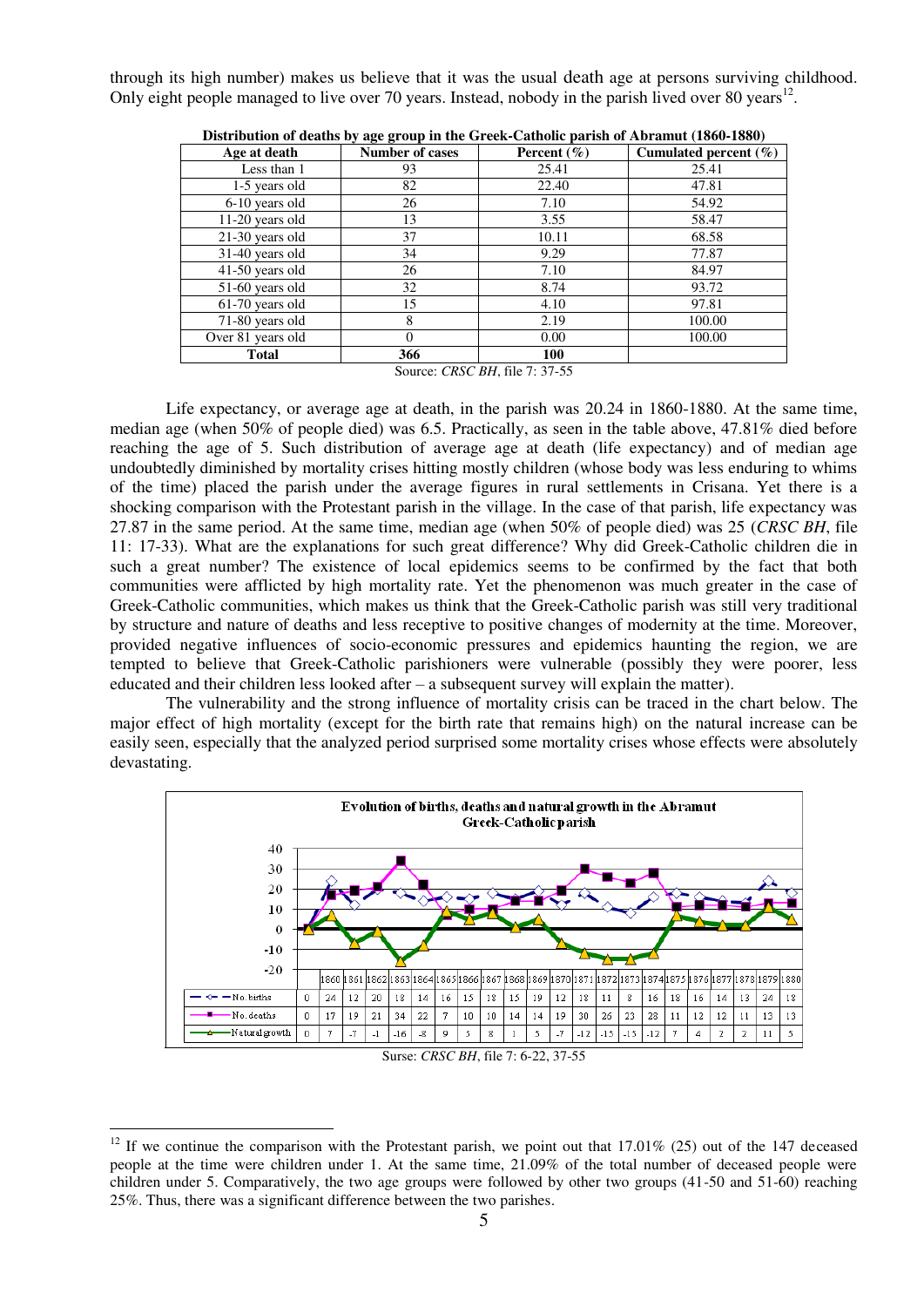The *Greek-Catholic parish of Abramut*, during 1860-1880, records a negative population growth (the population who died was by 27 greater than the those who were born). The negative growth was not characteristic to the entire period; the main characteristic was the effect of mortality crises captured by us during the death rate investigation of this parish. Thus we can identify two periods with negative levels of natural increase: 1. 1861-1864, when the low natural surplus was due to both lower birth rates and increased mortality, 2. 1870-1874, characterized by major crises of mortality caused by numerous epidemics whose effects were peaked during the cholera epidemic during 1872-1873.

In the *Greek-Catholic parish of Auseu*, the percentage of deceased children aged less than 1 out of the total number of deceased was even higher (20.92% - 68 cases). Instead the percentage of deceased children aged 1 to 5 was lower (16.62%) (*CRSC BH*, file 71: 40-51).

The distribution of the deceased by age group identifies two age intervals (after adolescence characterised by fewer deaths) with higher percentage of deaths. The intervals were 21 to 30 and 31 to 40 just like in Abramut. 23.39% out of the 325 deceased belonged to the two intervals. A great percentage of people dying within this interval corroborated with the high death percentage amongst children make us think that life expectancy was very low in the village.

Average age at death, that is, life expectancy, of Greek-Catholic parishioners was 24.22. This much lower life expectancy than in Transylvania or Hungary was due to local realities resulting in high mortality particularly amongst children. Median age was much lower than in other places, too; it barely reached 18. Practically, only half of the deceased in the parish were older than 18.

The distribution of the two indicators and the high infantile mortality rate confirm the traditional demographic patter with a genuine demographic "waste": many children were born and many died. We can afford to launch a working hypothesis in our survey, that is: knowing that they would lose many children, or actually losing them, families had even more children to assure natural descendancy.

| Distribution of acatiis by age groups in the Orteri-Catholic parish of Auseu (1005-1000) |               |                 |                           |  |  |
|------------------------------------------------------------------------------------------|---------------|-----------------|---------------------------|--|--|
| Age at death                                                                             | <b>Number</b> | Percent $(\% )$ | Cumulated percent $(\% )$ |  |  |
| Less than 1                                                                              | 68            | 20.92           | 20.92                     |  |  |
| $1-5$ years                                                                              | 54            | 16.62           | 37.54                     |  |  |
| $6-10$ years                                                                             | 26            | 8.00            | 45.54                     |  |  |
| $11-20$ years                                                                            | 21            | 6.46            | 52.00                     |  |  |
| $21-30$ years                                                                            | 41            | 12.62           | 64.62                     |  |  |
| $31-40$ years                                                                            | 35            | 10.77           | 75.38                     |  |  |
| $41-50$ years                                                                            | 25            | 7.69            | 83.08                     |  |  |
| $51-60$ years                                                                            | 19            | 5.85            | 88.92                     |  |  |
| $61-70$ years                                                                            | 18            | 5.54            | 94.46                     |  |  |
| $71-80$ years                                                                            | 12            | 3.69            | 98.15                     |  |  |
| Over 81                                                                                  | 6             | 1.85            | 100.00                    |  |  |
| <b>Total</b>                                                                             | 325           | 100             |                           |  |  |

**Distribution of deaths by age groups in the Greek-Catholic parish of Auseu (1865-1880)** 

Source: *CRSC BH*, file 71: 40-51

Thus, natural growth resulted from *people's wish to defeat death* (through more births than deaths) and less from defeating death itself (by diminishing mortality). Renewal and survival of family was provided by an extraordinary waste of lives. The reality can be seen in the fact that few people reached old age (although we do not doubt that old age was different than as considered nowadays). Only 1.85% (6 people) exceeded 80 years old; at the same time, only 11% exceeded 60 years old (*CRSC BH*, file 71: 40-51).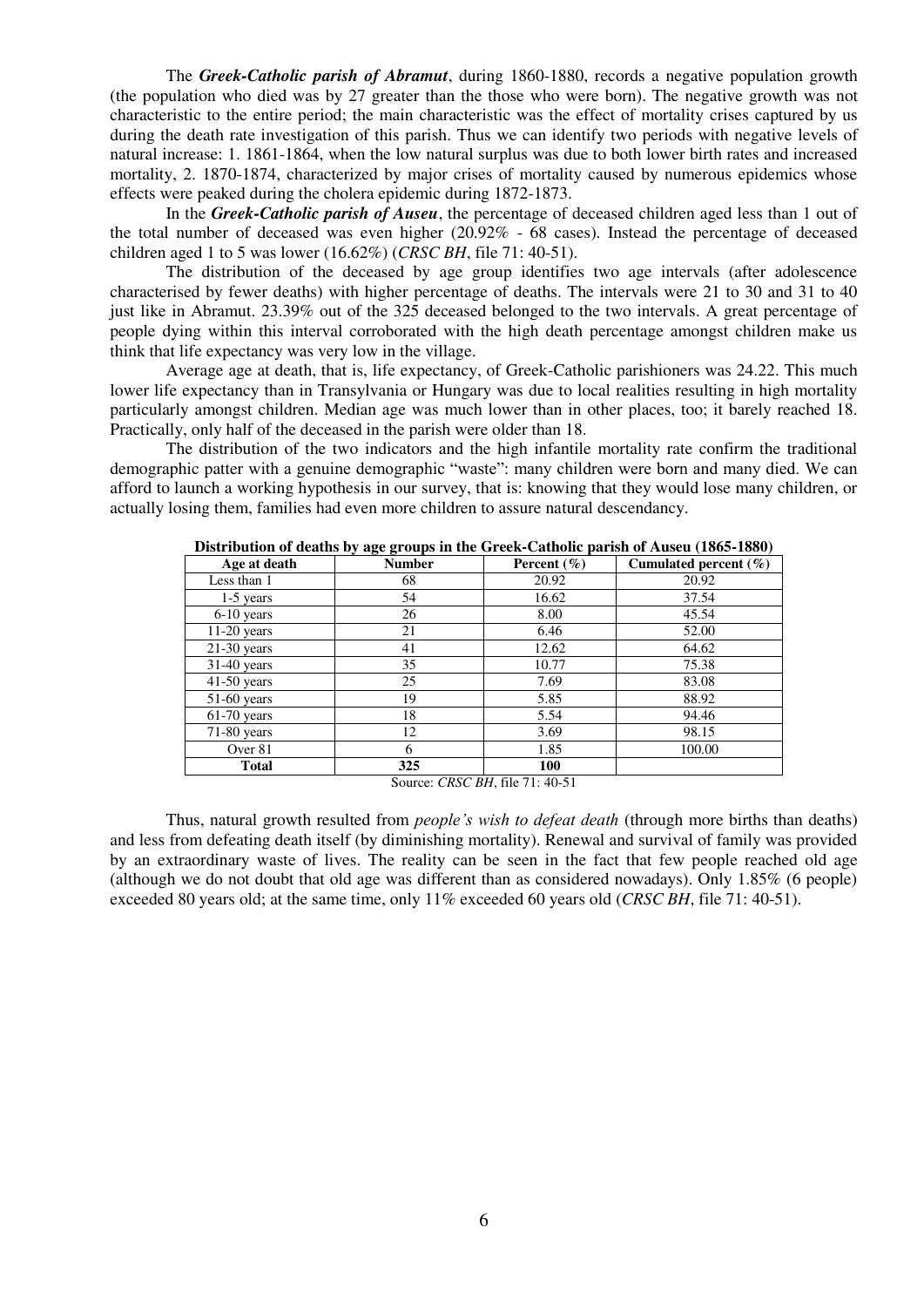

Source: *CRSC BH*, file 71: 6-22, 40-51

In the *Greek-Catholic parish of Auşeu*, during 1865-1880, the population growth was positive: the number of births was 363, the deceased was only 325 (there is therefore a natural surplus of 38 people). Not even this settlement showed constant evolution of natural growth. The mortality crises of the years 1866- 1869 (during these years, the crisis of mortality was associated with a decrease in the number of births) and of 1872-1875 led to negative natural increases for these years in this parish.

Somehow surprisingly, in the *Beius Greek-Catholic parish*, there was an even higher death rate amongst children before reaching the age of 1 (24.16%). Together with the percentage of children dying at 1 to 5, the percentage of children dying under the age of 6 raised to 38.93% out of the total number of deaths in the parish in 1860-1880.

The pre-urban character of the place associated with a significant increase of non-agricultural activities and standard of living did not result in a diminishing mortality rate. Moreover, the infantile death rate index was still very high. Following the same trend, we can also notice that only one person out of the 596 dying at the time (whose age could be reconstructed) was over 80 years old (*CRSC BH* , file 94: 25-49).

The reality can be seized in point of life expectancy in the community (only 25.42). Moreover, median age was only 18. Thus, only 50% of the deceased managed to live more than 18 years. From the point of view of the two indexes, we can see that despite economic development much higher than in other places, the level of expectancy was not confirmed. Most of the Greek-Catholic community was far from those beneficial changes.

| Age at death         | <b>Number</b> | Percentage $(\% )$ | Cumulate percentage $(\% )$ |  |
|----------------------|---------------|--------------------|-----------------------------|--|
| Less than 1 year old | 144           | 24.16              | 24.16                       |  |
| 1-5 years old        | 88            | 14.77              | 38.93                       |  |
| 6-10 years old       | 27            | 4.53               | 43.46                       |  |
| 11-20 years old      | 48            | 8.05               | 51.51                       |  |
| $21-30$ years old    | 50            | 8.39               | 59.90                       |  |
| 31-40 years old      | 54            | 9.06               | 68.96                       |  |
| 41-50 years old      | 66            | 11.07              | 80.03                       |  |
| 51-60 years old      | 56            | 9.40               | 89.43                       |  |
| 61-70 years old      | 39            | 6.54               | 95.97                       |  |
| 71-80 years old      | 23            | 3.86               | 99.83                       |  |
| Over 81 years old    |               | 0.17               | 100.00                      |  |
| <b>Total</b>         | 596           | 100                |                             |  |

**Distribution of deaths in the Beius Greek-Catholic parish by age group (1860-1880)**<sup>13</sup>

Source: *CRSC BH*, file, 94: 25-49

In the Greek-Catholic community of Beius, the population died during 1860-1880 with 117 people more than the number of people who were born. Despite social and economic progress (which most often we would tend to associate with better existence, later on translate into lower mortality), the Greek-Catholic parish of Beius always had in this period more people dying than being born.

<sup>&</sup>lt;sup>13</sup> The Greek-Catholic parish priest did not record the age at death for one person (*CRSC BH*, file 94: 25-49).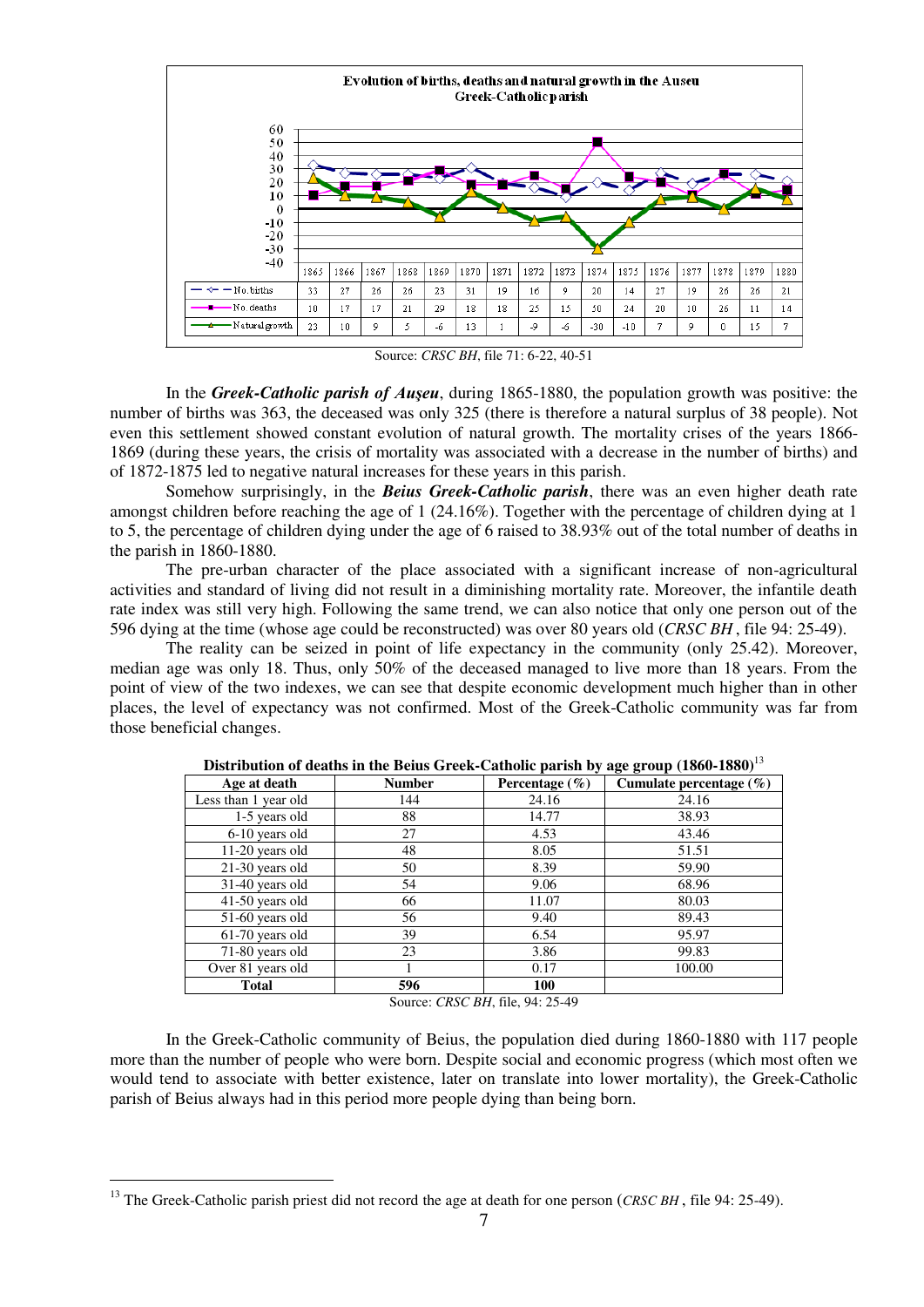

Source: *CRSC BH*, file 94: 25-49

In the *Greek-Catholic parish of Borod* there was the same vulnerability of the age group under 5 in front of death, particularly newborns under 1. Poor food, lack of efficient medical system, traditionalism and conservatism in treating children"s illnesses, lack of hygiene education, etc., were but a few of the causes of a high death rate amongst children (Pădurean, 2003: 194). Out of 1,012 deaths, 219 were children aged less than 1 (21.64% out of the total number of deceased), while 159 were children aged 1 to 5 (15.71% out of the total number of deceased) (*CRSC BH* , file 144: 160-164).

The Greek-Catholic population life expectancy in Borod was much higher than other parishes. Thus, average age at death, or average life expectancy, was 28.53, which is much higher than average life expectancy in Transylvania. In fact, if we analyse death by age groups, we can notice that 158 people representing 15.61% of the deceased were over 60 years old. Out of them, 20 were even over 80 years old (*CRSC BH* , file 144: 160-164; file 146: 1-47). Despite several cases of people dying at an early age, the high life expectancy was facilitated by the numerous cases of people dying at an old age. Marcu Teodoru"s widow, Floare, died of "womb pain" at 110, while Moga Omutiu's widow died at the age of 115 on the 29<sup>th</sup> of November 1863; her name was not recorded by the priest (*CRSC BH* , file 146: 3).

| Distribution of acatils by age groups in the Dorou Ortek-Catholic parish (1000-1000) |               |                    |                          |  |
|--------------------------------------------------------------------------------------|---------------|--------------------|--------------------------|--|
| Age at death                                                                         | <b>Number</b> | Percentage $(\% )$ | Cumulated percentage (%) |  |
| under 1 year old                                                                     | 219           | 21,64              | 21,64                    |  |
| 1-5 years old                                                                        | 159           | 15,71              | 37,35                    |  |
| 6-10 years old                                                                       | 42            | 4,15               | 41,50                    |  |
| $11-20$ years old                                                                    | 57            | 5,63               | 47,13                    |  |
| $21-30$ years old                                                                    | 88            | 8,70               | 55,83                    |  |
| 31-40 years old                                                                      | 101           | 9,98               | 65,81                    |  |
| $41-50$ years old                                                                    | 91            | 8,99               | 74,80                    |  |
| $51-60$ years old                                                                    | 97            | 9,58               | 84,39                    |  |
| $61-70$ years old                                                                    | 91            | 8,99               | 93,38                    |  |
| 71-80 years old                                                                      | 47            | 4,64               | 98,02                    |  |
| over 81 years old                                                                    | 20            | 1,98               | 100.00                   |  |
| <b>Total</b>                                                                         | 1.012         | 100                |                          |  |

**Distribution of deaths by age groups in the Borod Greek-Catholic parish (1860-1880)** 

Source: *CRSC BH*, file 144: 160-164; file 146: 1-47

The median age (25) was much higher than elsewhere, too: half of the deceased in the parish were over 25. Provided the situation unlike other places where over half of the newborns did not reach adolescence, in the Borod parish we can say that life expectancy for over half of the population was over 25.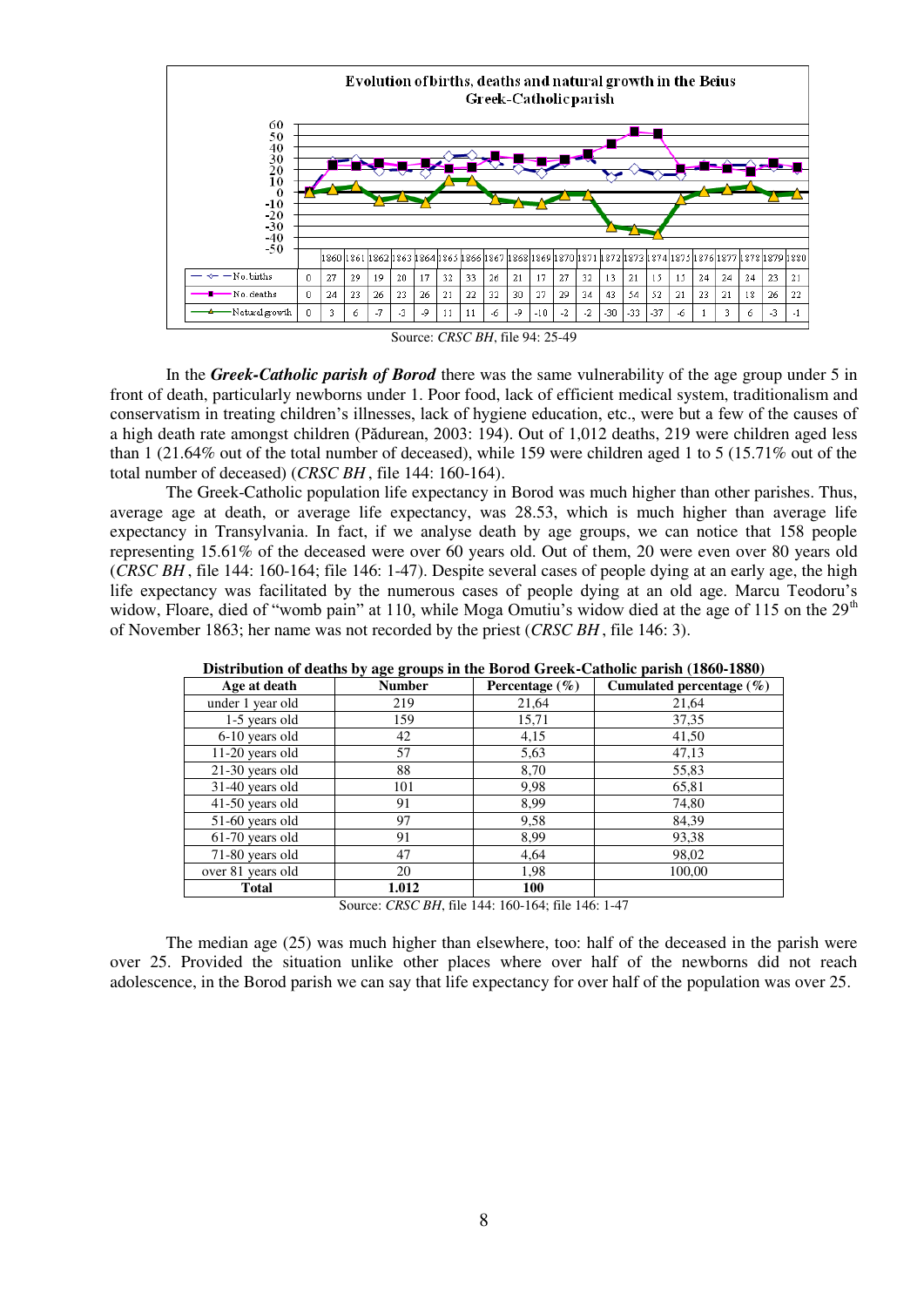

Source: *CRSC BH*, file 144: 49-99, 160-164; file 146: 1-47

During the period analyzed (known for deep demographic crisis), in the Greek-Catholic parish of Borod 278 more people died than those who were born. The recorded negative natural increase was due not only to "accidents", but it was the effect of very high mortality throughout the 21 years span (only 8 years recorded positive values of natural increase). The deepest crisis of mortality in this village was recorded in 1869 and affected this community until 1873. The causes of high mortality (in the 4 years no less than 366 people died – when the entire Greek-Catholic community of this town did not exceed 1,000 people) are multiple and complex. In fact, no stranger to this black period in the history of the city, people from other settlements will find it easy to relocate here, including the colonization of Slovaks communities (the number of Slovaks increased from 178 people recorded in 1880 to 959 in 1900)

The distribution of deaths by age groups shows an excessively high mortality amongst children in *Ghenci*, in the Satu Mare County (*CRSC SM*, file 655-657 passim; Chereji, 2000: 50-53). There, the median age was merely 4 in the case of Greek-Catholic community and a little higher, we may say, in the case of the Protestant community (7). How was it possible that half of the people dying in the Greek-Catholic parish did not reach the age 5? How was it possible that only half of the 604 Greek-Catholics dying in 1863-1910 reached the age of 4? Although a little better, the situation of the Protestant parish highlights the same cruel reality: only few children managed to get over 10 years old. Out of the total number of deceased people, only 38.58% Greek-Catholics and 46% Protestants lived over 11 years.

The terrible reality and the fact that 36.42% of the deceased Greek-Catholics died before reaching the age of 1 (in the case of the Protestants, 33.87% of the deceased people were children) was undoubtedly due to great mortality amongst children. Many years, even towards the period analysed by us, out of the total number of deaths in the Greek-Catholic parish, over half of the children were less than 1. In 1896, out of the total number of 27 deceased persons, 15 were children under 1. The following year, in 1897, 8 were children under 1 out of the 9 persons deceased. In 1900, 11 people died, out of which 9 were under 1. It was the same situation in 1902, 1905, 1909 and 1910 when at least half of the deceased people were children less than 1. The situation was almost similar in the Protestant parish, where the percentage was a little lower.

| $\mu$ by the contracted by $\mu_{\rm N}$ is the contract (1000 TDT0) |                              |                                |                          |               |            |                    |
|----------------------------------------------------------------------|------------------------------|--------------------------------|--------------------------|---------------|------------|--------------------|
| Age at                                                               | <b>Greek-Catholic parish</b> |                                | <b>Protestant parish</b> |               |            |                    |
| death                                                                | <b>Number</b>                | <b>Cumulated</b><br>Percentage |                          | <b>Number</b> | Percentage | <b>Cumulated</b>   |
|                                                                      |                              | $(\%)$                         | percentage $(\% )$       |               | $($ %)     | percentage $(\% )$ |
| Less than 1                                                          | 220                          | 36.42                          | 36.42                    | 313           | 33.87      | 33.87              |
| $1-5$ years                                                          | 114                          | 18.87                          | 55.30                    | 125           | 13.53      | 47.40              |
| $6-10$ years                                                         | 37                           | 6.13                           | 61.42                    | 61            | 6.60       | 54.00              |
| $11-20$ years                                                        | 24                           | 3.97                           | 65.40                    | 58            | 6.28       | 60.28              |
| $21-30$ years                                                        | 30                           | 4.97                           | 70.36                    | 62            | 6.71       | 66.99              |
| $31-40$ years                                                        | 25                           | 4.14                           | 74.50                    | 54            | 5.84       | 72.84              |
| $41-50$ years                                                        | 35                           | 5.79                           | 80.30                    | 49            | 5.30       | 78.14              |
| $51-60$ years                                                        | 29                           | 4.80                           | 85.10                    | 73            | 7.90       | 86.04              |
| $61-70$ years                                                        | 52                           | 8.61                           | 93.71                    | 43            | 4.65       | 90.69              |
| $71-80$ years                                                        | 30                           | 4.97                           | 98.68                    | 51            | 5.52       | 96.21              |
| Over 81                                                              | 8                            | 1.32                           | 100.00                   | 35            | 3.79       | 100.00             |
| <b>Total</b>                                                         | 604                          | 100                            |                          | 924           | 100        |                    |

**Distribution of deaths by age groups in Ghenci (1863-1910)** 

Sources: *CRSC SM*, file 655-657 passim; Chereji, 2000: 50-53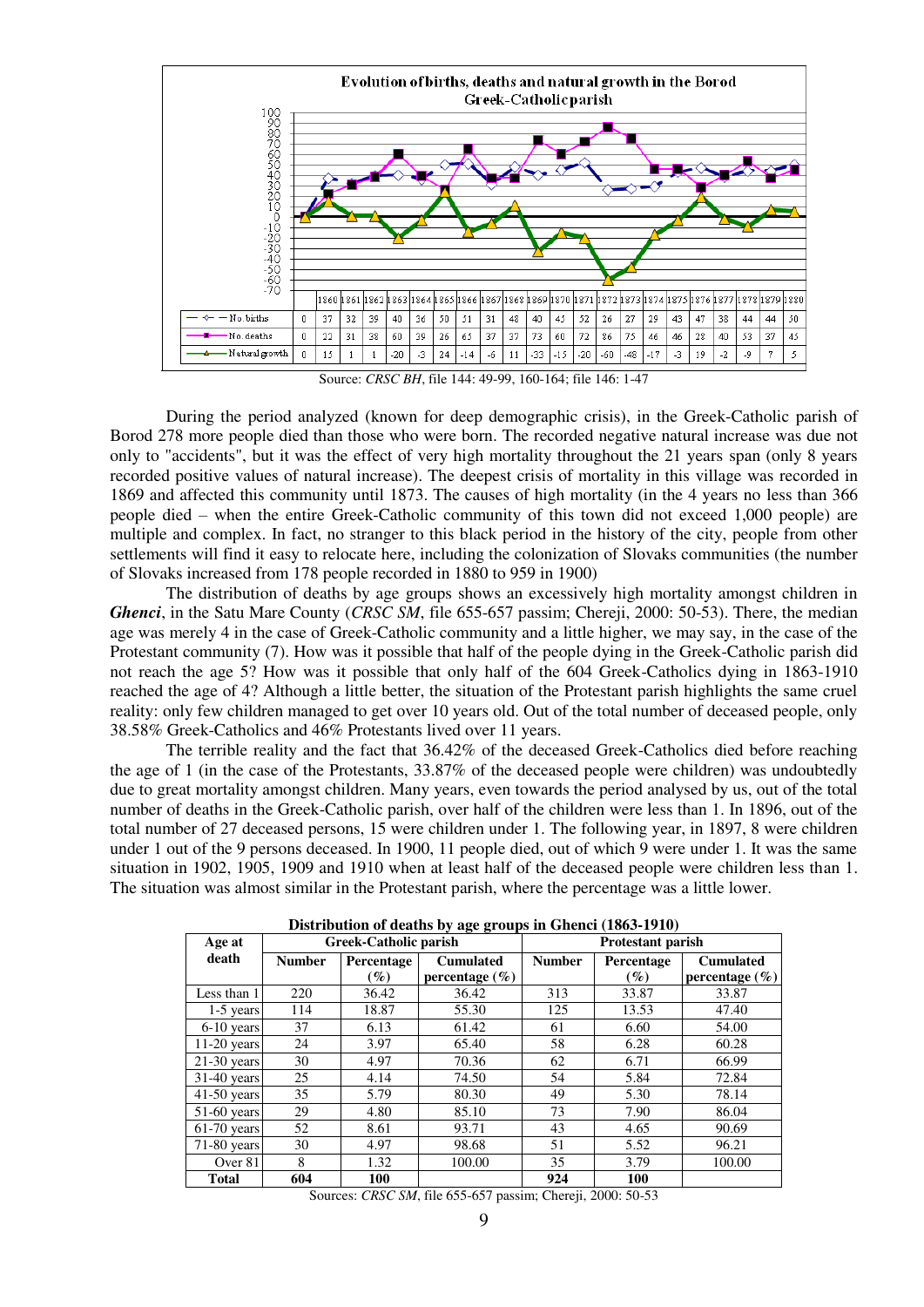Traditionalism and strong influence of the former demographic regime was highlighted by the life expectancy recorded: 20.52 in the case of Greek-Catholic parish and 23.52 in the case of the Protestant parish. The situation we noticed in the analysis of death was less painful in the case of the Greek-Catholic community where some changes of the demographic pattern could be seen at the end of the 19<sup>th</sup> century and the beginning of the  $20<sup>th</sup>$  century. Basic changes were significant, that is, mortality rate diminished at all age groups (and so the cases of deceased children). However, there was also the great number of deceased children amongst the deceased. The conclusion is that, despite obvious development in diminishing mortality rate, there were several years when there were critical mortality crises with multiplying vulnerability effects on the community. The unsteady development in the number of deaths from one year to another is a proof in point.

Despite the high mortality of both parishes, the natural increase values are generally positive. Only in the period of 1871-1875, when the effects of the cholera epidemic of 1872-1873 were fully felt, the natural surplus was below zero.



Sources: *CRSC SM*, file 655-657 passim; Chereji, 2000: 46-52

By comparison, as it was stated when analyzing birth and death rates, and when the analyzing the mortality of this town, the Greek-Catholic parish is remarkable, in terms of population, by its own traditionalist character. It requires, however, a specification: the evolution of this parish demographic indicators identifies a very high mortality in the early period (but which knows a remarkable decrease process) and a birth rate that ensures an increase in births, also consistent, until towards the late nineteenth century.



Sources: A.N-D.J. SM, *Colection Registers of Civil Staus*, files nos. 655-657 passim; Camelia Chereji, *op. cit*., p. 46-52